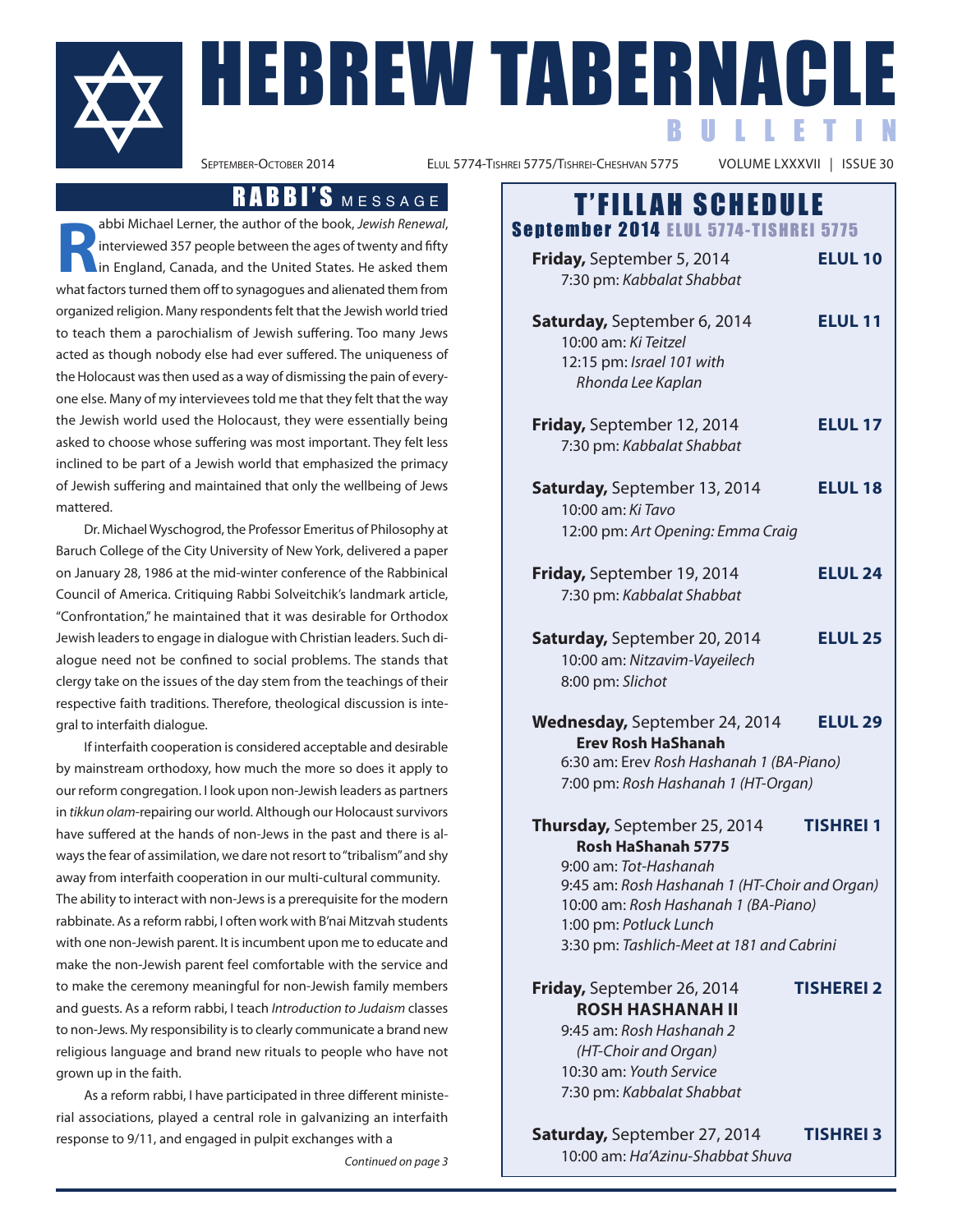

# **HEBREW TABERNACLE CONGREGATION**

A Liberal Congregation & Progressive Community Center Jeffrey Gale . . . . . . . . . . . . . . . . . . . . . . . . . . . . . . . . . . . . . . . . . . . . . . . . . . . . . . . . . . . rabbi RebJeff99@yahoo.com Kenneth Feibush. . . . . . . . . . . . . . . . . . . . . . . . . . . . . . . . . . . . . . . . . Student cantor Dr. robert l. lehman, z"l . . . . . . . . . . . . . . . . . . . . . . . . . . . . . . . rabbi Emeritus Dr. ralph m. Selig . . . . . . . . . . . . . . . . . . . . . . . . . . . . . . . . . . . . . . . . . . . . . . . . president rselig@lycos.com Joan Serrano laufer. . . . . . . . . . . . . . . . . . . . . . . . . . . . . . . . . . . . . . . . vice president jslcsw@aol.com mike Klein . . . . . . . . . . . . . . . . . . . . . . . . . . . . . . . . . . . . . . . . . . . . . . . . . . vice president mkleinnyc@rcn.com rose Ellen neidish . . . . . . . . . . . . . . . . . . . . . . . . . . . . . . . . . . . . . . . . vice president ren\_27@rocketmail.com paul Glassman . . . . . . . . . . . . . . . . . . . . . . . . . . . . . . . . . . . . . . . . . . . . . . . . . . . . treasurer paulglassman@juno.com larry cytryn . . . . . . . . . . . . . . . . . . . . . . . . . . . . . . . . . . . . . . . . . associate treasurer Lcytryn@gmail.com Diana Douglas. . . . . . . . . . . . . . . . . . . . . . . . . . . . . . . . . . . . . . . . . . . . . . . . . . Secretary dianaddouglas@hotmail.com mitchell Gershonowitz . . . . . . . . . . . . . . . . . . . . . . . . . . . . . . . . . . . . . . .Webmaster susan\_gellert@yahoo.com Sheila Klein . . . . . . . . . . . . . . . . . . . . . . . . . . . . . . . . . . . . . . . . Sisterhood president skleinp@aol.com richard Ehrenreich . . . . . . . . . . . . . . . . . . . . . . . . . . . . . . . . men's club president rehrenreichusa@nyc.rr.com Sheldon Koy . . . . . . . . . . . . . . . . . . . . . . . . . . . . . . . . . . .hebrew School principal skhspr@gmail.com craig m. cannon . . . . . . . . . . . . . . . . . . . . . . . . . . . . . . . . . . . . . . . . . bulletin Designer htoffice@nyc.rr.com ruth lilienstein . . . . . . . . . . . . . . . . . . . . . . . . . . . . . . . . . . . . . . . . . . . .bulletin Editor htoffice@nyc.rr.com hannah Eisner. . . . . . . . . . . . . . . . . . . . . . . . . . . . . . . chair, chesed committee HTchesed@gmail.com Youth & Family committee . . . . . . . . . . . . . . . . . . . . . . . . . .htoffice@nyc.rr.com Harriet Bailer, Diana Douglas & Regina Gradess GoldWing Curators EHBailer@aol.com;dianaddouglas@hotmail.com; ReginaG99@gmail.com Web address: www.hebrewtabernacle.org published bi-monthly by the

hebrew tabernacle of Washington heights 551 Fort Washington Ave. New York, NY 10033-1908 A Member of the Union for Reform Judaism

Deadline for inclusion in the november-December bulletin is October 1st material received after that date will be held until the January-February issue. *htoffice@nyc.rr.com*

# T'FILLAH SCHEDULE

# October 2014 TISHREI-CHESHVAN 5774

| Friday, October 3, 2014<br>6:15 pm: Koi Nidre (BA-Piano)<br>7:30 pm: Kabbalat Shabbat                                                                                                                                                                                                                                                                                      | <b>TISHREI 9</b>  |
|----------------------------------------------------------------------------------------------------------------------------------------------------------------------------------------------------------------------------------------------------------------------------------------------------------------------------------------------------------------------------|-------------------|
| Saturday, October 4, 2014<br>Tishrei 10 Yom Kippur<br>9:45 am: Yom Kippur (HT-Choir and Organ)<br>10:00 am: Yom Kippur (BA-Piano)<br>2:00 pm: Meditation Walk<br>2:00 pm: Yizkor (HT)<br>3:00 pm: Study Session (HT)<br>4:00 pm: Mincha (BA)<br>4:30 pm: Mincha (HT)<br>5:00 pm: Yizkor<br>6:00 pm: Neilah (BA)<br>7:31 pm: Fast ends - Joint Juice and<br>Cake Break-fast | <b>TISHREI 10</b> |
| Friday, October 10, 2014<br><b>Sukkot II</b><br>10:00 am: Sukkot 2<br>7:30 pm: Kabbalat Shabbat                                                                                                                                                                                                                                                                            | <b>TISHREI 16</b> |
| Saturday, October 11, 2014<br><b>Sukkot III (CH"M)</b><br>10:00 am: Shabbat Sukkot<br>12:15 pm: Isreal 101 with Rhonda Lee Kaplan                                                                                                                                                                                                                                          | <b>TISHREI 17</b> |
| Friday, October 17, 2014<br><b>Simchat Torah</b><br>10:00 am: Simchat Torah<br>7:30 pm: Kabbalat Shabbat                                                                                                                                                                                                                                                                   | <b>TISHREI 23</b> |
| Saturday, October 18, 2014<br>10:00 am: Bereshit                                                                                                                                                                                                                                                                                                                           | <b>TISHREI 24</b> |
| Friday, October 24, 2014<br>6:00 pm: Tot Shabbat<br>7:30 pm: Kabbalat Shabbat                                                                                                                                                                                                                                                                                              | <b>TISHREI 30</b> |
| Saturday, October 25, 2014<br>10:00 am: Noach-Rosh Chodesh Chesvan                                                                                                                                                                                                                                                                                                         | <b>CHESHVAN1</b>  |
|                                                                                                                                                                                                                                                                                                                                                                            |                   |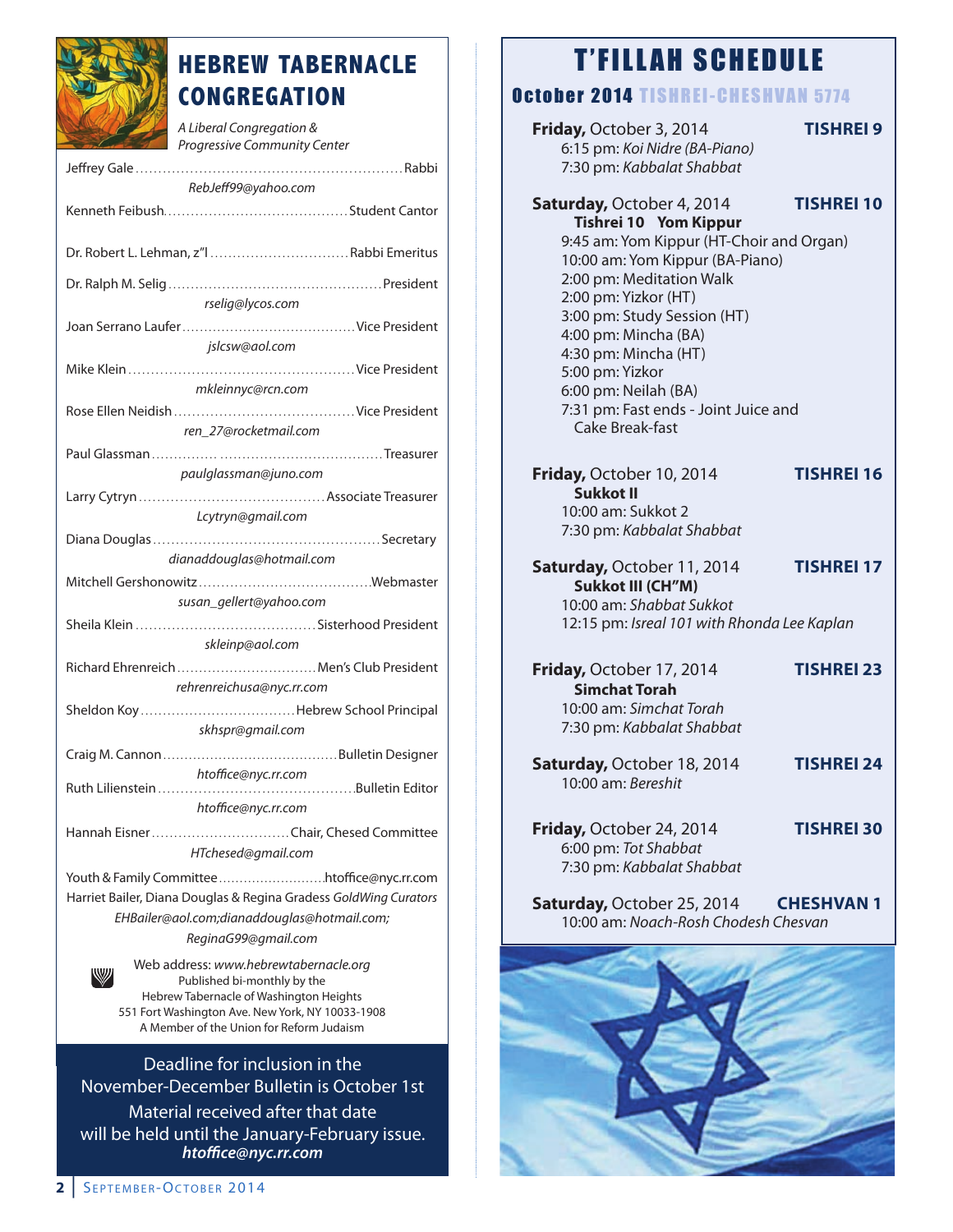### **RABBI'S Message**

### Continued from page 1

Catholic priest, a Congregationalist minister, and an African-American Presbyterian minister. As a reform rabbi, I gave lectures at a Bible College under the auspices of the Jewish Chautauqua Society. As a reform rabbi, I taught comparative religion in Hebrew High Schools, brought students to churches and mosques, and facilitated discussion groups between Jewish teenagers and African-American teenagers and between Jewish teenagers and muslim teenagers. This bit of revelation may seem astounding to some of you. However, this type of activity is quite commonplace throughout our movement.

Several months ago, the Uptown Church, contracted to use our sanctuary, our social hall, and some of our classrooms on Sunday mornings. in addition, i have established important contacts with the hispanic community. preparations are already under way for our first interfaith Thanksgiving service on the Sunday before this great American holiday. The opportunities for interfaith cooperation in the area of social action are endless.

many of us remember that wonderful service that took place commemorating the 75th anniversary of Kristallnacht.We focused on the personal experience of six of our holocaust survivors who were specifically impact by Kristallnacht and connected them with teenagers from our Hebrew High. However, if the lessons of Kristallnacht are to be relevant to the next generation of Jews, they must inspire all of us to fulfill the mitzvah of loving the stranger.

As we enter the new Jewish year, 5775, may we at Hebrew Tabernacle promote a Judaism which integrates spirituality with community service, the"inside life"with the"outside life". may we also look beyond our immediate concerns, go beyond the walls of the synagogue, and serve our fellow human beings wherever they may live. may we continue to see ourselves as major players in Washington Heights and Inwood. As we integrate both the "inside life" and "outside life", may we ultimately become both a sanctuary of the spirit and a light to our multicultural community in Washington heights.

# PLANNING AN EVENT<del>?</del> COME SEE THE

# *NEWLY RENOVATED SOCIAL HALL AT THE*

Hebrew Tabernacle Synagogue

# **in the heart of Washington Heights**

- **Conveniently located at 185th Street and Fort Washington Avenue, half a block from the A train and M4 bus stop.**
- **An assortment of rooms to suit small, medium or large occasions, including meetings, formal celebrations, classes, film presentations & live performances.**
- $\mathbf 7$ **Suitable for catered events; equipped with a full Kosher kitchen and in-house catering at rates to fit any budget.**
- **Seating capacity for 300 in our historical Sanctuary, complete with organ, grand piano, and sound-system.**
- **Our grand Social Hall holds 375 and is equipped with curtained stage, projection screen, sound system, banquet tables, and piano.**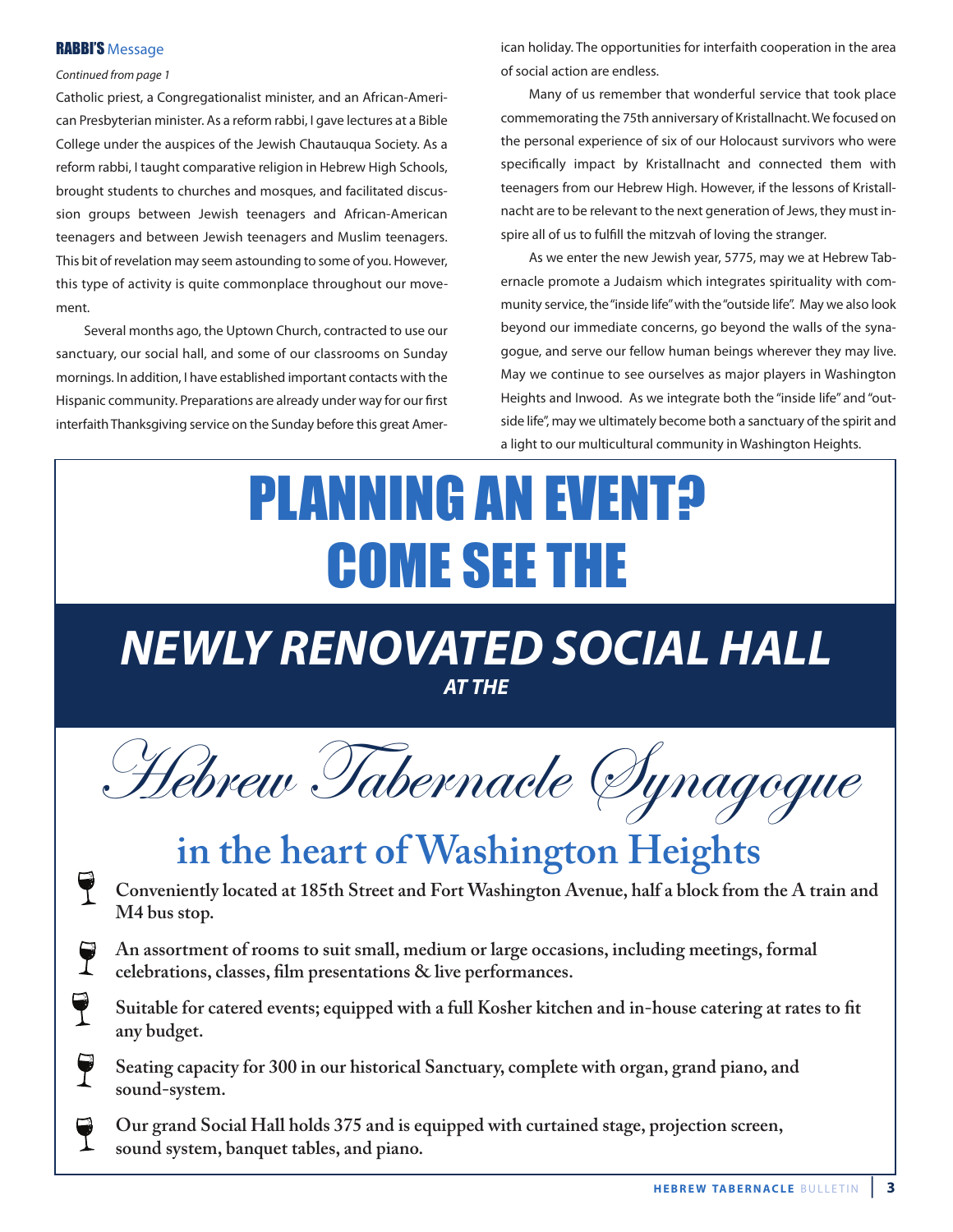# The Hebrew Tabernacle's Armin and Estelle Gold Wing Gallery

# SEPTEMBER/OCTOBER 2014 EXHIBIT **EMMa CRaiG-Textile artist** *GIFTS FROM NATURE*



## **artist's statement:**

**Emma Craig** is an artist and teacher from the United Kingdom who has always been

fascinated by journeys. Since 1995 she has been traveling from the british isles to St. vincent and the Grenadines, Tortola and now to Washington heights-inwood, newYork where she lives, raising her own two daughters, making art, and teaching kids the joy of creativity.

Observing how people around the world make craft using found materials has influenced her

work which can be made from structures of discarded Styrofoam packaging, hardened with many layers of flour based glue and paper to make Paper Mache. Paper Mache is an ancient, lightweight and surprisingly robust art form that can even be made into furniture. To Emma, it makes obvious use of the huge amount of paper and cardboard that we casually discard. She likes the idea of turning paper back into its original sturdy state and then disguising it as something else. As a textile artist, she spends a long time deco-



rating each one and giving it a personality. She uses discarded coffee as paint and natural materials like bark and wood from rare or impressive trees like the Lignum Vitae and the Turpentine (Paper) Tree.

the shelves display artifacts of disappearing craft or everyday natural or intriguing things that we collect throughout our journey. A mini shrine to show off a tree that is becoming extinct, or a piece of coral from a dead reef Her pieces sometimes involve dying crafts from people whose work has been replaced by imports and she encourages us to reflect on the fragility of natural resources and the ingenuity of people who make things wherever we are.

Many of Ms. Craig's pieces are for sale with a portion of the proceeds being donated to the Hebrew Tabernacle. A price list is available.

## **Gold Wing artist's opening Reception all are invited to meet the artist at about noon, Saturday, September 13, 2014**

*Located in Hebrew Tabernacle's Beautiful Art Deco building* **551 Fort Washington ave, at 185 St, nY, nY 10033 M4 or M98 bus** *orthe "A" train to 181 Street- (front of train) Use the exit and elevator at the 184 Street exit up to Fort Washington Avenue* **FREE aDMiSSion** - For gallery hours: 212-568-8304 or http://www.hebrewtabernacle.org.

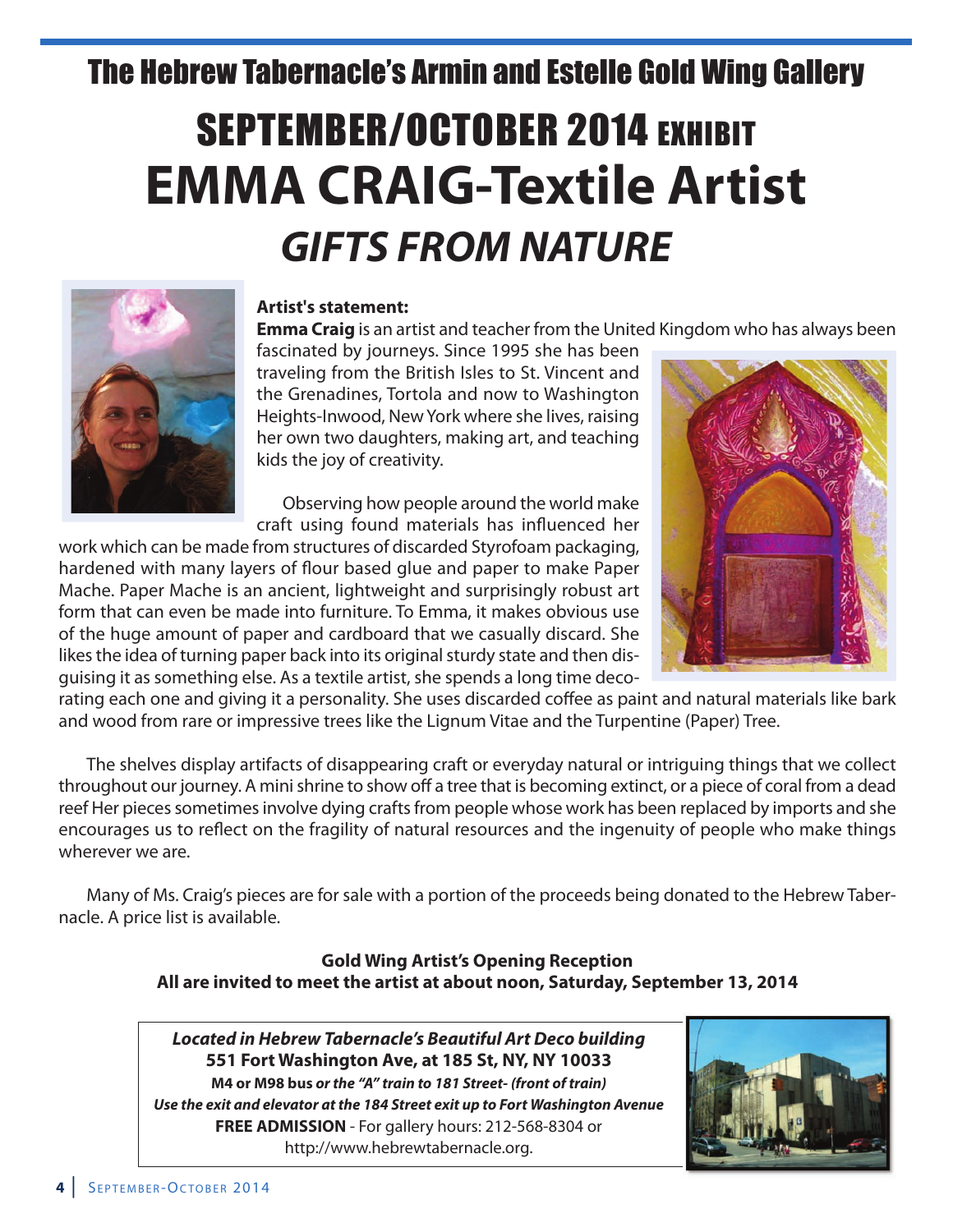# **THANK YOU**

## **WE GRATEFULLY ACKNOWLEDGE THESE RECENT CONTRIBUTIONS:**

### **GEnERal FunD**

received a donation from…

vicki tobar in memory of the Yahrzeit of Elisabeth tobar

Laura Altschuler in memory of the Yahrzeit of William Altschuler bella Y. bankoff in memory of the Yahrzeit of William bankoff Jeff & marjorie bauml in memory of the Yahrzeit of Elsa bauml Steven bauml in memory of the Yahrzeit of Elsa bauml Nuta Bery-Chmukh in memory of the Yahrzeit of Yuri Aronov hilda blum in memory of the Yahrzeit of Gary blum Fred Fields in memory of the Yahrzeit of martha Dingfelder charles & lilli Friedman in memory of the Yahrzeit of arthur Friedman Steven & Marion Gold in memory of the Yahrzeits of Alfred and Else Marx Ellen Gross in memory of the Yahrzeit of Walter Gross Helga R. Gutmann in memory of the Yahrzeit of Max Gutmann Helga R. Gutmann in memory of the Yahrzeits of Louis and Jenny Straus Clifford & Susan Hamburger in memory of the Yahrzeit of Eugene Hamburger Mark & Rita Hamburgh in memory of the Yahrzeit of Max Hamburgh Ellen Kracko in memory of the Yahrzeit of Else redelmeier Sharon Lehman in memory of the Yahrzeit of Toni Lehman Ruth Levi **in the Value of Liddy Becker** in memory of the Yahrzeit of Liddy Becker Ruth Levi **in the Value in memory of the Yahrzeit of Louis Becker** Norbert Monatt **in the Value of the Yahrzeit of Herbert Monatt** Hannelore Noe in memory of the Yahrzeit of Martha Militzer Manfred & Rhoda Rosenthal in memory of the Yahrzeit of Johanna Baum rita rosenthal in memory of the Yahrzeit of peter rosenthal Joan & James Savitt **in Martin, Elain, in memory of the Yahrzeits of Martin, Elain,** Frederic Neuburger Madeline Secunda in memory of the Yahrzeit of Arnold Secunda Rudolph Steinhardt **in the Vahrago Steinhardt** in memory of the Yahrzeit of Margo Steinhardt

תורה

Gary & Miriam Lacob Stix in memory of the Yahrzeit of Philip Lacob Gary Thalheimer in memory of the Yahrzeits of Hilda Grau and Margaret Neumann and for an Aliyah Gary Thalheimer in memory of the Yahrzeit of Auguste Thalheimer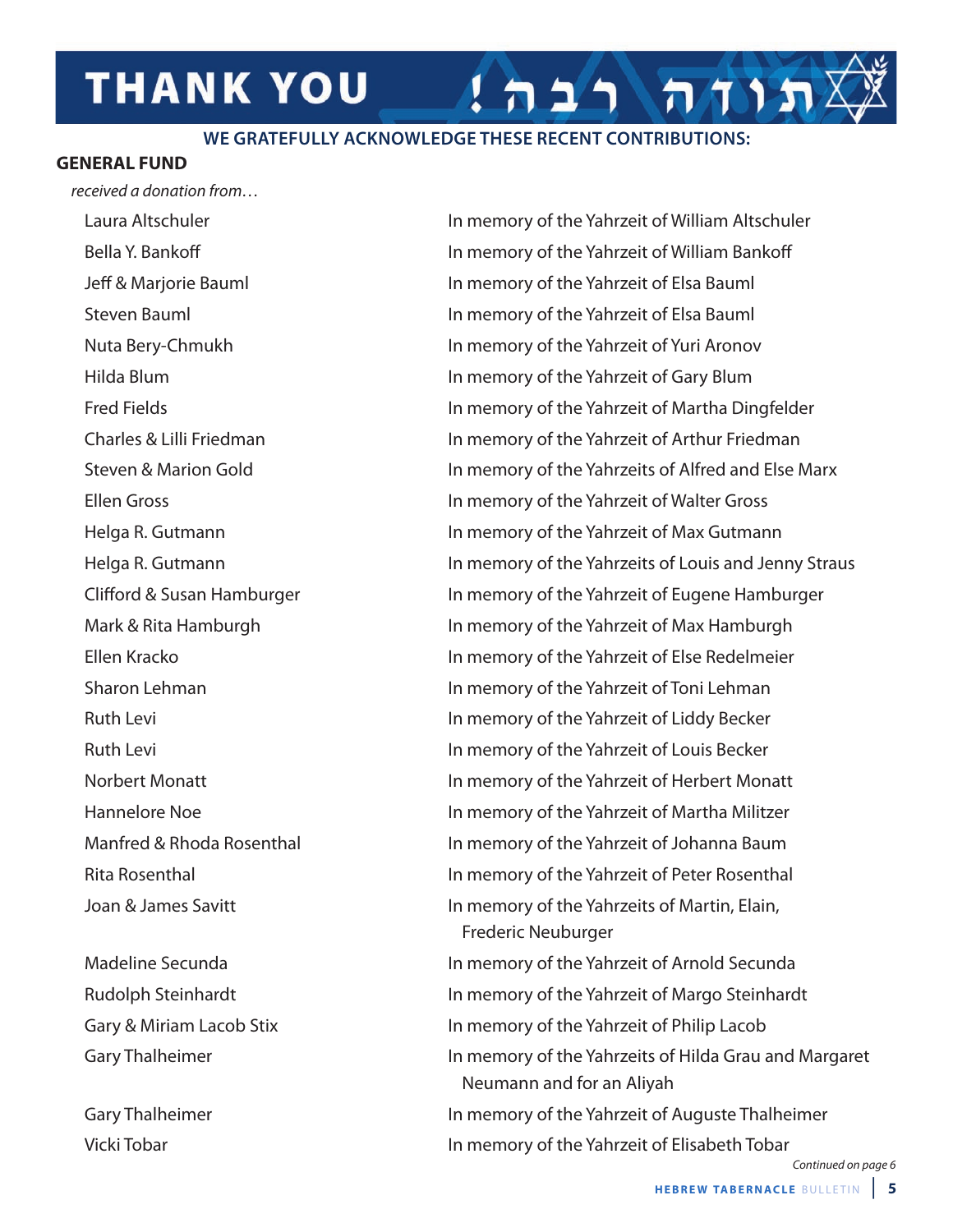# **THANK YOU**

## DONATIONS

Continued from page 5

## **MuSiC FunD**

received a donation from…

# **Rabbi'S DiSCRETionaRY FunD**

received a donation from…

Kurt & Anita Vooss **in the Value of the Yahrzeit of Clementine Vooss** in memory of the Yahrzeit of Clementine Vooss Ruth Wertheimer in memory of the Yahrzeit of Allen Kalfus In appreciation to friends at HT who called to find out how I was feeling while at the Shevir Rehab; and in gratitude to Rabbi Gale for reading the Tehellim prayer Marion Wollmeringer **in the Value of the Yahrzeits of Frieda and Robert** Wollmeringer Eva Zirkl in memory of the Yahrzeits of albert and Katie heilbronn

 $1$ תוח רבה!

Jacqueline Berkowitz **the services** to help maintain our choir & organ services

Hannah Eisner in appreciation of the adult education classes of Rabbi Jeffrey Gale, Dr. Victor Glass, Miss Rhonda Kaplan, and mr. Fredy Seidel

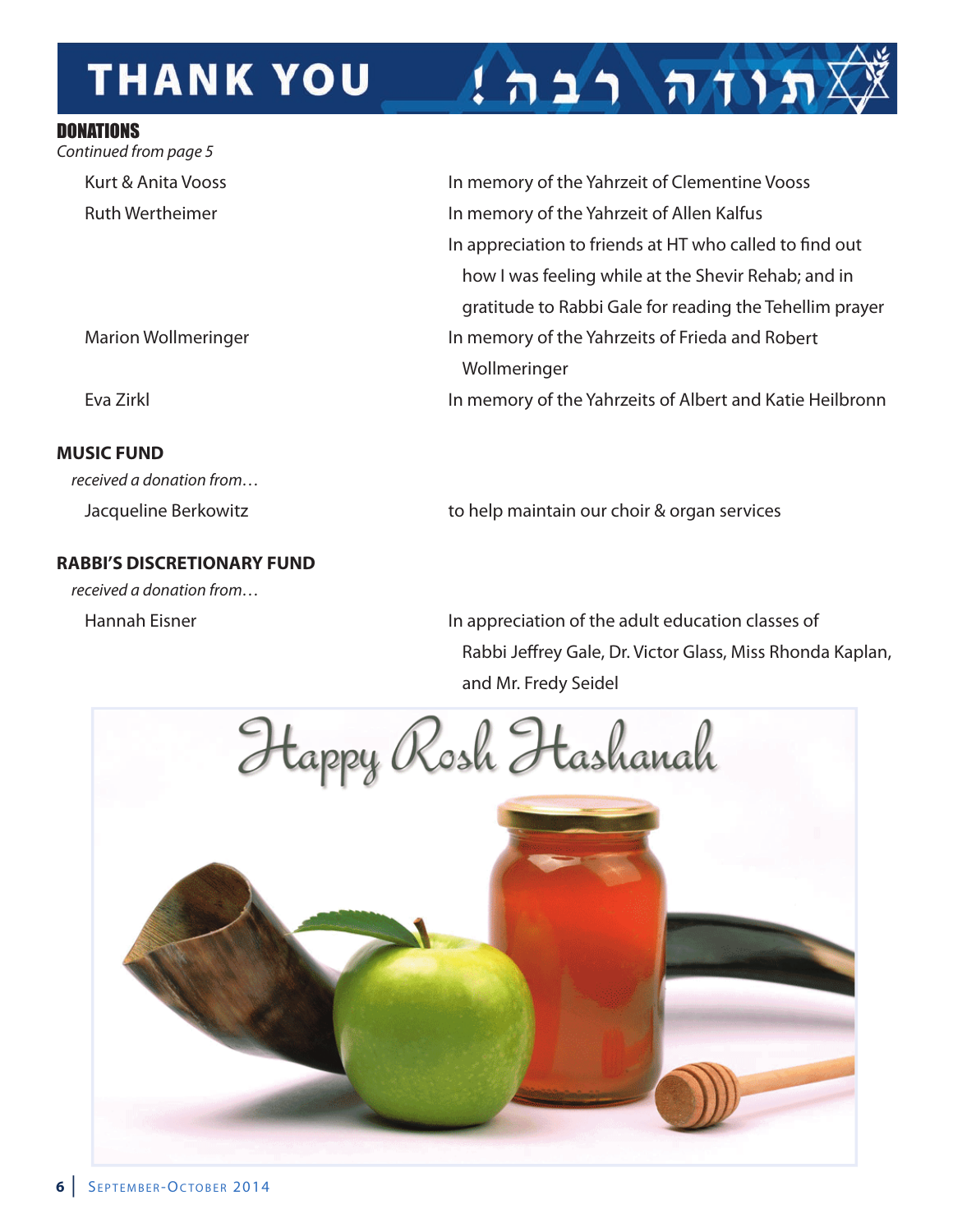# Partners YM&YHWA OF WASHINGTON HEIGHTS AND INWOOL

# **Social Services through your synagogue! Social Ser Services thr hrough you our synag gogue!**

Partners in Caring (PIC) of the YM&YWHA of Washington Heights and Inwood, supports the caring potential of synagogues to be sources of support, compassion and connectivity for congregants of all ages, both individuals and families, who may experience unusually stressful times in their lives and can benefit from the professional services of the Y's agency system. natively a manipulate contract the sources of support, compassion and conditividuals and families, who may experies ives and can benefit from the professional solucide: **oth individuals and families,** who may experience<br>neir lives and can benefit from the professional services<br>include:<br>short term counseling

# Services include:

- short term counseling
- support groups
- case assistance assi
- information and referrals
- discussion groups discus
- educational groups educat
- home visits

For more information, or to schedule an appointment, contact Chevi Marks, LMSW, at: • information and referrals<br>• discussion groups<br>• educational groups<br>• home visits<br>For more information, or to schedule an appointment, • educational group<br>• home visits<br>nation, or to schedule an appointmer<br>Marks, LMSW, at:<br>ext. 251

212-259-6200 ext. 251

or cmarks@ywashhts.org cmarks@ywashh hts.org







54 Nagle Avenue, New York, NY 10040 (212) 569-6200 www.ywashhts.org (Broadway and 195th Street) (Broadwayand19 v York, NY 1004<br>w.ywashhts.org<br>95th Street)

Follow us! The Facebook com/YWashHts **Com** @YWashHts

i<br>L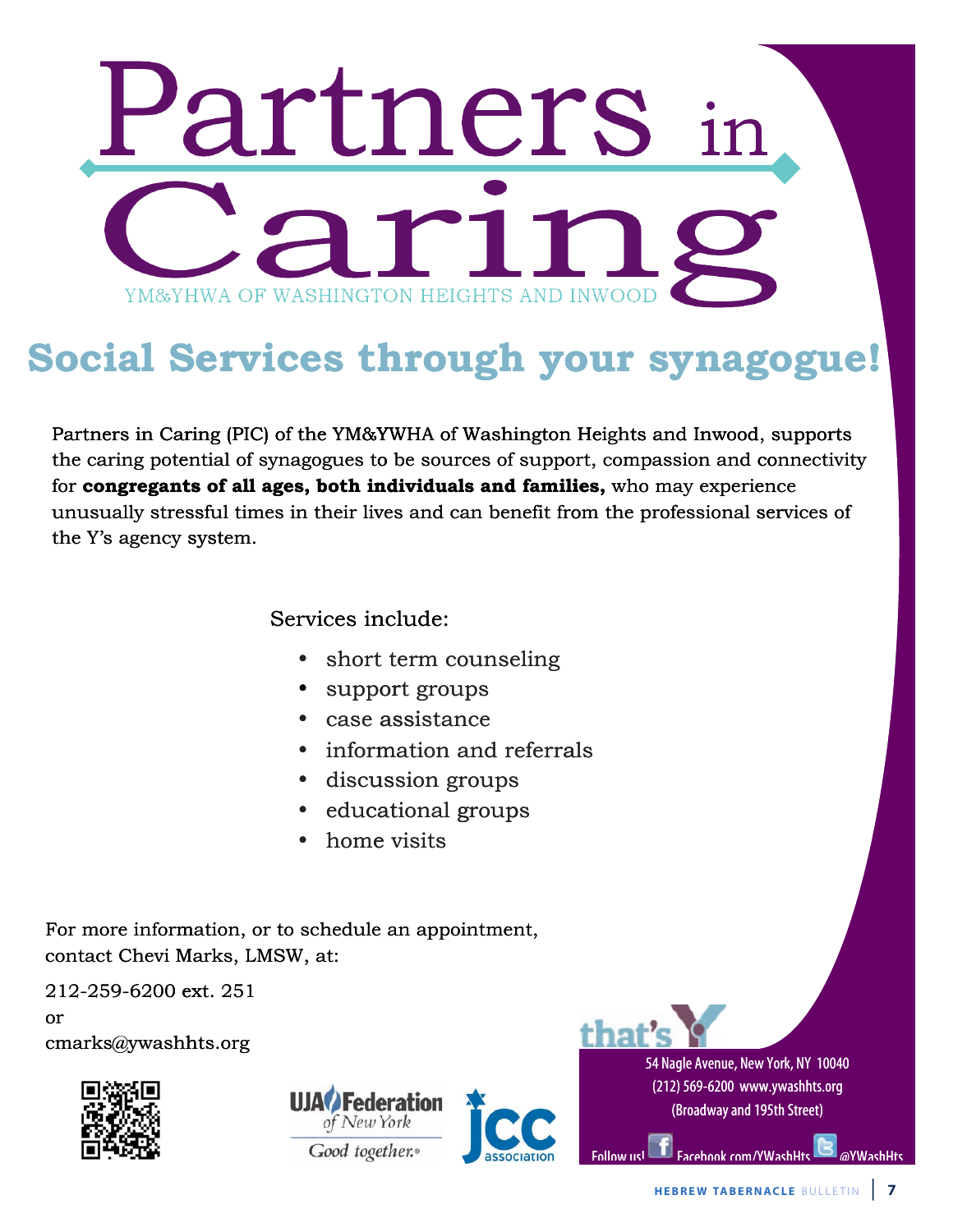# IN MEMORIAM

in grateful memory of the departed whose names are taken from the records of Hebrew Tabernacle and Beth Am and which appear on a separate weekly Yahrzeit list. it is our minhag to read Yahrzeit names at the Shabbat services following the date. **if you would like a name read, please call the office in the preceding week.**

### **YaHRzEiT liST**

**September 5 & 6, 2014** Martha Abraham

Saul adams Ludwig Aron Max Block arthur bosnak amelia cohn isaac Englander anna Ossip Finestone carrie Frankenthaler armand Ginsberg Adele Goldstain Frances Guthman Eva Gutmann Kate Hamburger Barbara Heiman Ehrhardt hirsch Stephen H. Hirsch Julia hirschowitz israel henry horowitz Ernestine israel hilde Jordan Erna Joseph isidore Karlsruher lilli Karlsruher ludwig Karlsruher William lesser herta levite hermann levy Sigmar lewy Frances lisman Jack h. lowenstein Siegfried mannheimer **Margot Marcus Rose Meyerhoff** Dorrit Rosenstein Sonia Rutberg

benjamin Schaye Seymour Schneider Martha Schwarz Kenneth m. Sondhelm Daniel Steinharter Kurt Strauss Goldsmith Estelle Sussman Meta Uhlfelder amelia Wachtel

**September 12 & 13** Ida Asch Kenneth l. batt heinrich bloch alma blum Rose Borsody Gertrude bronheim helen lucy Ecker celia Sarah Edberg herman Farber Dr. Betty Finkelstein Max Flehinger Otto Fried Frances Gerber Nathan Glauber Sandra Golub Tillie Greenbaum Nathan Greenberger **Heinz Haas** lotte haas Emma-Esther herrmann lee heymann Rolf Werner Heymann Erna Himmelweit Robert Kahn hedwig Kaufmann helen Kornreich Morris Lefkowitz

Margarete Leiser Margot Marx Edith mendel herman E. meyers Fanny Michael louis S. Obermeier Eugene Ottenheimer Lotte Regensburger Rhoda Rosenfeld Edmund Rothschild Norton Rothschild Joseph Salomon charlotte Scheibe **Rudolph Scheibe** Naum Schub Regina Schwartz **Ray Sharoff** Walter Silverman Denny Simon Gerson Sonnenfeld Flora Spector anna Stamm henrietta Stephan leopold Stern George Stokes Emanuel Strauss Lothar Tannenwald **Marion Van Ments** George Walzer Emil Weill Erna Wolf

### **September 19 & 20**

Aaron Blum Arthur Blumenthal Moses Boehm Gustine bruckman Zelda Y. Davis ida Eberhardt malvina Eulau **Theodor Flatauer** Edith Ganzman Gertrud Goldschmidt Otto Goldschmitt

Eric Goldsmith lilly Graubart isaac Greenberg William B. Irell Johanna Kahn ilse Kohlman David levy paul levy **Richard Levy** cecile lipkin alice loewkowitz David luster Horace McCracken Gilbert michel Gunilla martenson moore Frank mosback Dan Newman carl Ochs Ernest Oppenheimer pauline Oppenheimer Joseph Ritter Mordechai Rosenberg **Henry Rosenow** Peter Rosenthal Julius Rutberg aaron Scheuer Kurt Schloss Sofie Schneider Else Seligmann hermann Seligmann Dorothy Silver Frieda Sokolowski Regina Sonnenfeld vivian Gorlin Steinhoff Ethel Stertz isfried Strauss Eidel Strisower adolph Wolff michael Wolff

### **September 26 & 27**

Siegfried bachenheimer Continued on page 9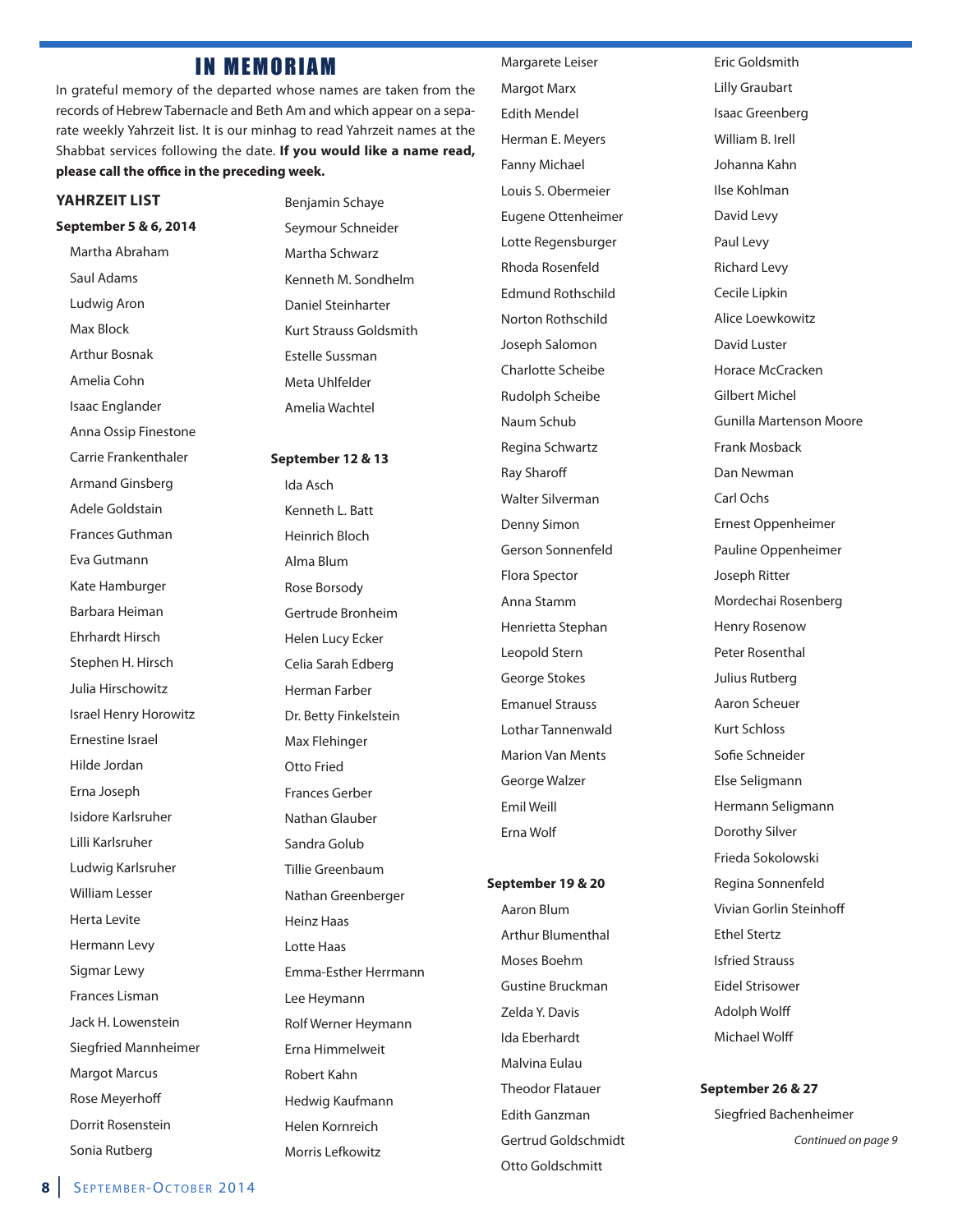### **YaHRzEiT**

Continued from page 8 leopold baer leon berger **Meyer Bialos** Emanuel cohn israel collin Joseph Ehrenreich hanni Elias Morris A Engel anna Fraenkel adolph Frank isaac Fuld Rose Glickman Theodore Goodkind paul Gottschalk Dr. Samuel Graff bernhard Greenbaum Lilly Gryler Morris Hart Emil hartog ben hertzog albert, Frieda,carlo Josephs hugo, Erna, helga Josephs alice Kassel Jane l. Kaufman Julius Kaufmann adele Kollman David lazar Sara lederman Sara lederman Alfred & Auguste Levi Theo M. Lorch charles lowen Anna Meseritz leopold meyer Elijah mindich Marianne Osers adolf pollack Adolf Reiner Gustav Reis Dr. Nathan Roos Ita Rosenberg Seymour Roth

Jacob Samuels Isidor H. Scheirer rose Schuster Joseph Schwartz Rosalie Seideman hilde Steinhardt Rae Stream Else Warms **Robert Wiener** Judy Wingard charlotte Wolff

### **october 3 & 4**

Minnie S. Appel ida blumenkranz brenda munz brienza Julius briskie Julius buchdahl **Tessy Buchdahl** Minnie Cohen Morris Collin Georg Elias Martha Elias Orah Elias **Richard Erle** Raymond Fleishman herman Fraenkel Werner Fraenkel Danny Frank Wally Freyer Erwin Fuss amalie Greenbaum Nathan Gruenewald Marion Hahn Karl Hamlet Josef hanauer Sigmund herz Max Heymann lina Kassel Simon Kestenbaum **Tillie King** michael lehman Selma Manheimer paula marx

alfred meyer Paula Meyer hans van moelken Marta Oppenheimer Dr. Siegmund Rothschild Frances Rothschild Frank A. Sanders Jacqueline Schonholtz leo Schwartz albert Schwartzburt Elvin J. Schwarzbaum hilla Simon Dr. charles Spiegel Rabbi Julie Spitzer arthur Stein Fred Strauss Flora Walter pearl Weinman artur Westheimer Ezra Wieser hugo Wolff

### **october 10 & 11**

**Mildred Austern** bertha barber Dr. Siegfried beckmann Harry L. Blum Margot Bodenheimer Rosa Cohn Sylvia crystal byrdie Davis Sarah Dlugatch herbert Ferber patrick J. Flanagan **Max Frank** Jacob Frankel pauline Frant clara Ganzman imre Gestely Samuel Glassman ilya Godin mary Graham Leo Hanau Sydne Eckstein harris

Marcus Hertz Margit Hirsch David S. Hirschfeld David hoexter Regina Hofmann Fred l. Joseph ludwig Katz Evelyn Klinger David lauber hulda levy Fred meyerhoff leo mosback Gertrude Myers Dr. Oscar Nussbaum Klara Oppenheimer Wilhelm Ottenheimer martha Ottensooser herta pertiller Kathe pollak Rosie Pollak Jacob Rishik Ethel Irene Rook Elisabeth Roos Hugo Rosenfeld Otto Schwarz Solomon Sichel Walter Simons Gertrud Stadthagen ida Sternfels **Robert Stix** Sarah Wecker Frank Wittner

### **october 17 & 18**

**Rita Alpert** henrietta berger Miriam Deutsch herbert Ehrlich Fanny Eysler May Farber Siegfried Frank Edward Gradess abraham Greenberg

Continued on page 9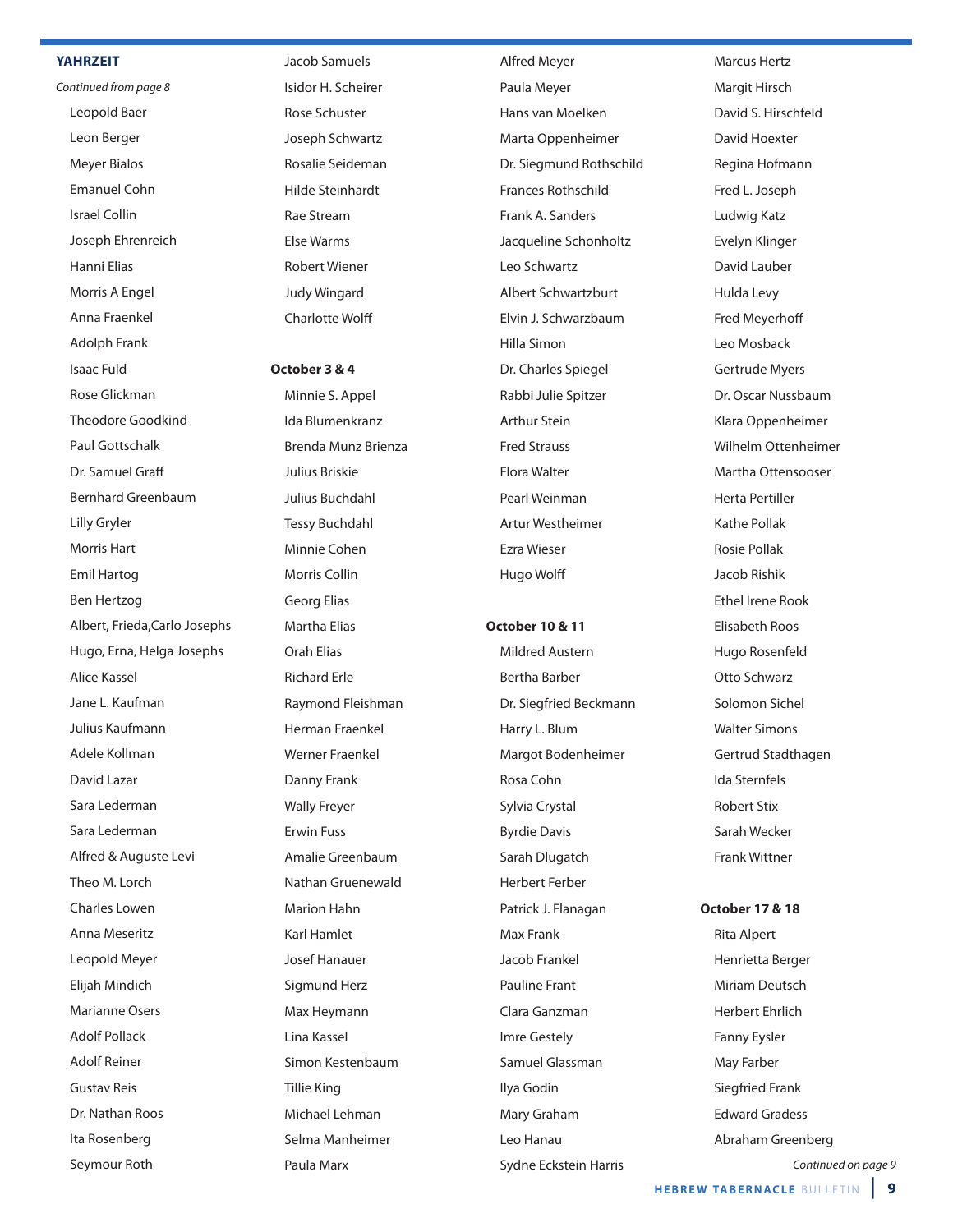### **YaHRzEiT**

Continued from page 8 **Edith Haas** Gregory Habermann **Stanley Haft** caroline hecht Margaret Heiman **Bertha Hertz** Ernst heumann Gertrude hirsch Martin Hirsch Bertha Hofmann Daniel horowitz **Ruth Jost** leon Klinger berta Kuba lena lefkowitz Frieda levy herbert lichtenstein **Fred Lipner** harry mandelbaum Morris Moss Sam Muenzer **Margot Munz** vally Ollendorff Morris Oppenheimer Rev. Abraham Reser Irene Rollman Paula Rosenthal **Richard Rosenthal** Gerda Ruwalski melvin Scheuer alfred Schueller Mathew Shepherd ludwig Sinsheimer adele Sostman Jacob Spector Julius Joe Stern Elizabeth Tuerkheimer Max Tuerkheimer Marianne Ultmann Norbert D. Warren paul Weil William Weinberg

Samuel A. Wohlgemuth leon Zellner

**october 24 & 25** Gertrude baer **Anton Bauml** Sarah Briskie Jacob cohen Fritz Ehrenreich Dr. Siegfried Elias Rev. David Epstein Emanuel Eschelbacher leona Finestone ilsemarie Fleck hedwig Frank Felix Freilich Jerome Glauber arthur Goldschmidt Walter Gunther Gertrude haimann Werner hamlet Elly hirsch millie hirsch Samuel hirsch Sophia Horowitz Sarah Jutkowski Emil Kahn Fred Kahn Stephen Kahn helma Katz Johanna Katz herman lass Esti loeble meyer Gus lowenthal Gertrude metzger Molly Nadelman William Nathanson Simon Neumann vera Oppenheim Jacob L. Phillips helen piasecki curt pollak louise Salomons

cecilia Schwartz

lillian Secunda Gladys Sharoff leo Stiefel Marga Stoerger Dr. Curt Strauss Karola Strauss albert m. Sussman **Vivian Taber** Dr. Frederick J. Wachsner blanche Walter Jerome Wenig

**october 31 & november 1**

Stanley Adelman Walter barton arthur berg Fred bern betty bodenheimer Jean boehm alyssa brennan leopold cahn George charig paula Deman Stephen Fleck Sari Frank Winston Werner Frank Rae Friedland Else Friedman Rosa Ganz Dr. Walter Getreuer Fred Gluck meta Goldmann

Paul Hahn Rose Hanau **Renate Heiman** Gertrude heller alice hertz ludwig heymann **Charles Hymes** hannah Jacob Frank Koerpel alex Kopydlowski Elizabeth Kunz Jesse Kutell Leopold A. Levison Augusta Levy lillie machlis bella mandelsberg **Claire May Clara Mayer** Joseph merber Theodor Morgenroth alfred muir benjamin Oberst Yetta Rothschild Eugene F. Rubino rosalind Salomon lilly Sandel Florence Scheer Selma Spiegel leo Steuerman paul Strauss Lydia Tislowitz herta Westheimer

# **HT needs your help to fix things or get things fixed!**

interested? let us know how you can help our aging building! please leave your contact info at the office! **212-568-8304**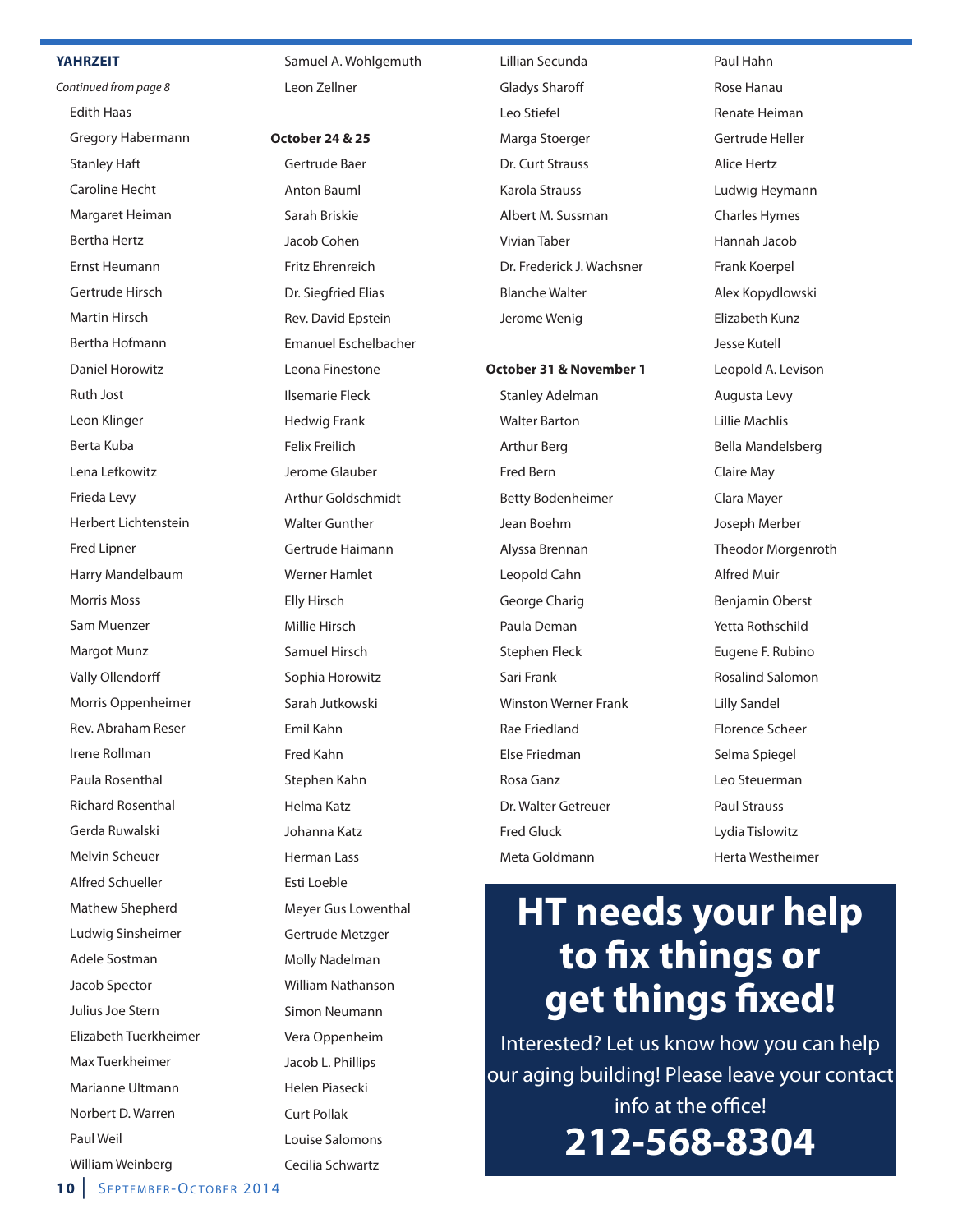# September 2014 ELUL/5774-TISHREI/5775

| <b>SUNDAY</b>      | <b>MONDAY</b>                                                 | <b>TUESDAY</b>          | <b>WEDNESDAY</b>                                                                                                              | <b>THURSDAY</b>                                                                                                                                         | <b>FRIDAY</b>                                                                                                                              | <b>SATURDAY</b>                                                                   |
|--------------------|---------------------------------------------------------------|-------------------------|-------------------------------------------------------------------------------------------------------------------------------|---------------------------------------------------------------------------------------------------------------------------------------------------------|--------------------------------------------------------------------------------------------------------------------------------------------|-----------------------------------------------------------------------------------|
|                    | Elul <sub>6</sub><br><b>LABOR DAY</b><br><b>Office Closed</b> | Elul 7                  | Elul 8                                                                                                                        | Elul 9                                                                                                                                                  | Elul 10<br>7:30 pm: Kabbalat Shabbat                                                                                                       | Elul 11<br>10:00 am: Ki Teitzei<br>12:15 pm: Israel 101 with<br>Rhonda Lee Kaplan |
|                    |                                                               | $\overline{\mathbf{2}}$ | 3                                                                                                                             | 4                                                                                                                                                       | 5                                                                                                                                          | 6                                                                                 |
| Elul 12            | Elul 13<br>7:00 pm: Exercise Class                            | Elul 14                 | Elul 15<br>7:00 pm: Hebrew School<br>Meet the Teachers                                                                        | Elul 16<br>7:00 pm: WHFC                                                                                                                                | Elul 17<br>7:30 pm: Kabbalat Shabbat                                                                                                       | Elul 18<br>10:00 am: Ki Tavo<br>12:00 pm: Art Opening:<br>Emma Craig              |
|                    | 8                                                             | 9                       | 10                                                                                                                            | 11                                                                                                                                                      | 12                                                                                                                                         | 13                                                                                |
| Elul 19            | Elul 20<br>7:00 pm: Exercise Class                            | Elul 21                 | Elul 22<br>4:00 pm: Hebrew School                                                                                             | Elul <sub>23</sub>                                                                                                                                      | Elul 24<br>7:30 pm: Kabbalat Shabbat                                                                                                       | Elul <sub>25</sub><br>10:00 am: Nitzavim-<br>Vayeilech<br>8:00 pm: Slichot        |
| 14                 | 15                                                            | 16                      | 17                                                                                                                            | 18                                                                                                                                                      | 19                                                                                                                                         | 20                                                                                |
| Elul <sub>26</sub> | Elul 27<br>4:00 pm: Hebrew School                             | Elul <sub>28</sub>      | Elul 29<br><b>Erev Rosh HaShanah</b><br>6:30 am: Erev Rosh<br>Hashanah 1 (BA-Piano)<br>7:00 pm: Rosh Hashanah 1<br>(HT-Organ) | Tishrei 1<br>Rosh HaShanah 5775<br>9:00 am: Tot-Hashanah<br>9:45 am: Rosh Hashanah 1<br>(HT-Choir and Organ)<br>10:00 am: Rosh Hashanah 1<br>(BA-Piano) | Tishrei 2<br>Rosh hashanah II<br>9:45 am: Rosh Hashanah II<br>(HT-Choir and Organ)<br>10:30 am: Youth Service<br>7:30 pm: Kabbalat Shabbat | Tishrei 3<br>10:00 am: Ha'Azinu-<br>Shabbat Shuva                                 |
| 21                 | 22                                                            | 23                      | 24                                                                                                                            | 1:00 pm: Potluck Lunch<br>3:30 pm: Tashlich-<br>Meet at 181 and Cabrini                                                                                 | 26                                                                                                                                         |                                                                                   |
| Tishrei 4          | Tishrei 5<br>4:00 pm: Hebrew School                           | Tishrei 6               |                                                                                                                               |                                                                                                                                                         |                                                                                                                                            |                                                                                   |
| 28                 | 29                                                            | 30                      |                                                                                                                               |                                                                                                                                                         |                                                                                                                                            |                                                                                   |

# October 2014 TISHEI-CHESHVAN/5775

| <b>SUNDAY</b>                                                      | <b>MONDAY</b>                                                                                     | <b>TUESDAY</b>                 | <b>WEDNESDAY</b>                                                                     | <b>THURSDAY</b>                                                                                                                               | <b>FRIDAY</b>                                                                                                                                      | <b>SATURDAY</b>                                                                                                                                                                                                                                                                                                                                                                                                                          |
|--------------------------------------------------------------------|---------------------------------------------------------------------------------------------------|--------------------------------|--------------------------------------------------------------------------------------|-----------------------------------------------------------------------------------------------------------------------------------------------|----------------------------------------------------------------------------------------------------------------------------------------------------|------------------------------------------------------------------------------------------------------------------------------------------------------------------------------------------------------------------------------------------------------------------------------------------------------------------------------------------------------------------------------------------------------------------------------------------|
|                                                                    |                                                                                                   |                                | Tishrei 7<br>November-December<br><b>Bulletin Deadline</b><br>4:00 pm: Hebrew School | Tishrei 8<br>n<br>z                                                                                                                           | Tishrei 9<br><b>Erev Yom Kippur</b><br>6:15 pm: Kol Nidre<br>(BA-Piano)<br>6:18 pm: Fast Begins<br>7:30 pm: Kol Nidre<br>Π<br>(HT-Choir and Organ) | Tishrei 10 Yom Kippur<br>9:45 am: Yom Kippur<br>9:43 am: rom Kippur<br>(HT-Choir and Organ)<br>10:00 am: Yom Kippur (BA-Piano)<br>2:00 pm: Meditation Walk<br>2:00 pm: <i>Vizelitation wilk</i><br>2:00 pm: <i>Yizkor (HT)</i><br>3:00 pm: <i>Study Session (HT)</i><br>4:00 pm: <i>Mincha (BA)</i><br>4:30 pm: <i>Mincha (HT)</i><br>5:00 pm: Yizkor<br>6:00 pm: Neilah (BA)<br>7:31 pm: Fast ends - Joint Juice<br>and Cake Break-fast |
| Tishrei 11<br>10:00 am: Put up Sukkah<br>10:00 am: Decorate Sukkah | Tishrei 12<br>4:00 pm: Hebrew School<br>6:00 pm: Hebrew<br>High School<br>7:00 pm: Exercise Class | Tishrei 13                     | Tishrei 14<br><b>Erev Sukkot</b><br>4:00 pm: Hebrew School                           | Tishrei 15<br><b>Erev Sukkot I</b><br>10:00 am: Sukkot I (Lay Led)                                                                            | Tishrei 16<br><b>Erev Sukkot II</b><br>10:00 am: Sukkot 2<br>7:30 pm: Kabbalat Shabbat                                                             | Tishrei 17<br>Erev Sukkot III (CH'M)<br>10:00 am: Shabbat Sukkot<br>12:15 pm: Isreal 101 with<br>Rhonda Lee Kaplan                                                                                                                                                                                                                                                                                                                       |
| 5                                                                  | 6                                                                                                 |                                | 8                                                                                    | g                                                                                                                                             | 10                                                                                                                                                 |                                                                                                                                                                                                                                                                                                                                                                                                                                          |
| Tishrei 18<br>Sukkot IV (CH"M)                                     | Tishrei 19<br>Sukkot V (CH"M)<br>7:00 pm: Exercise Class                                          | Tishrei 20<br>Sukkot VI (CH"M) | Tishrei 21<br>Sukkot VII<br>(Hoshana Raba)<br>4:00 pm: Hebrew School                 | Tishrei 22<br><b>Shmini Atzeret</b><br>10:00 am: Simchat Atzeret<br>(Yizhor-Organ)<br>6:30 pm: HS Consecration-<br>Erev Simchat Torah (Piano) | Tishrei 23<br><b>Simchat Torah</b><br>10:00 am: Simchat Torah<br>7:30 pm: Kabbalat Shabbat                                                         | Tishrei 24<br>10:00 pm: Bereshit                                                                                                                                                                                                                                                                                                                                                                                                         |
| 12                                                                 | 13                                                                                                | 14                             | 15                                                                                   | 16                                                                                                                                            |                                                                                                                                                    | 18                                                                                                                                                                                                                                                                                                                                                                                                                                       |
| Tishrei 25<br>10:00 am: Take Down<br>Sukkah                        | Tishrei 26<br>4:00 pm: Hebrew School<br>7:00 pm: Exercise Class                                   | Tishrei 27                     | Tishrei 28<br>4:00 pm: Hebrew School                                                 | Tishrei 29<br>7:00 pm: WHFC                                                                                                                   | Tishrei 30<br>6:00 pm: Tot Shabbat<br>7:30 pm: Kabbalat Shabbat                                                                                    | Cheshvan 1<br>10:00 am: Noach-Rosh<br>Chodesh Cheshvan                                                                                                                                                                                                                                                                                                                                                                                   |
| 19                                                                 | 20                                                                                                | 21                             | 22                                                                                   | 23                                                                                                                                            | 24                                                                                                                                                 | 25                                                                                                                                                                                                                                                                                                                                                                                                                                       |
| Cheshvan 2                                                         | Cheshvan 3<br>4:00 pm: Hebrew School<br>7:00 pm: Exercise Class                                   | Cheshvan 4                     | Cheshvan 5<br>4:00 pm: Hebrew School                                                 | Cheshvan 6                                                                                                                                    | Cheshvan 6<br>7:30 pm: Kabbalat Shabbat                                                                                                            |                                                                                                                                                                                                                                                                                                                                                                                                                                          |
| 26                                                                 |                                                                                                   |                                |                                                                                      | 30                                                                                                                                            | 31                                                                                                                                                 |                                                                                                                                                                                                                                                                                                                                                                                                                                          |